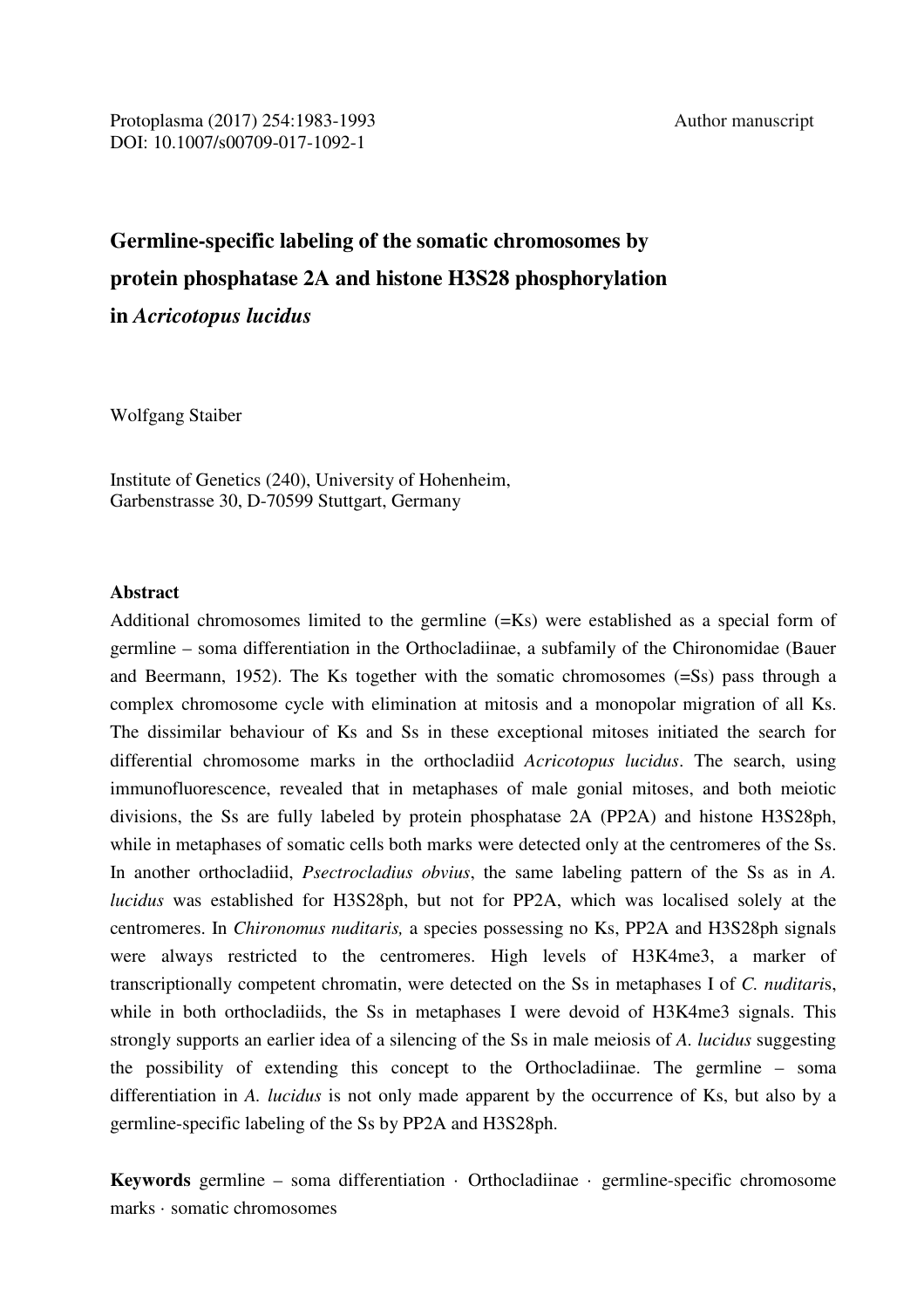### **Introduction**

Different karyotypes in cells of germline and soma were detected by Bauer and Beermann (1952) in species of the Orthocladiinae, a subfamily of the Chironomidae. A varying number of extra chromosomes in addition to the regular somatic chromosomes (=Ss) was found in germline cells of both sexes. These germline-limited chromosomes (=Ks) are the key players in unusual mitoses occurring in the complex chromosome cycle which they pass through, together with the Ss (Bauer and Beermann 1952; White 1973; Redi et al. 2001). At the stage of the pole cell formation, in the early syncytial embryo, all Ks are eliminated from the future somatic nuclei by remaining in the equatorial plane during mitosis, while the Ss segregate equally. In the first mitosis of the primordial germ cells of newly hatched larvae about half of the Ks are eliminated in the same manner. This reduction in number of Ks is compensated for in the last unequal gonial mitosis by the migration of all Ks unseparated to only one cell pole. The Ss segregate equally in this differential mitosis. The daughter cell getting all the Ks and Ss differentiates into a primary spermatocyte in the male and into the oocyte in the female, while the cell receiving only Ss develops into an aberrant spermatocyte and into a nurse cell. The daughter cells remain connected by a permanent cytoplasmic canal (see diagram in Staiber 2008). The duplication of the Ks by their monopolar migration as unseparated sister chromatids also guarantees that in the primary spermatocyte each of the Ks has a pairing partner in meiotic prophase which again is required for the proper progress of meiosis (Staiber 2014).

Chromosomes restricted to the germline have been detected in a wide variety of animals, such as in the dipteran families of the Cecidomyiidae, Chironomidae and Sciaridae, in hagfish species (Cyclostomata) and in the zebra finch (White 1973; Gerbi 1986; Kubota et al. 2001; Pigozzi and Solari 1998, 2005; Kojima et al. 2010). In *Acricotopus lucidus* (Chironomidae, Orthocladiinae) the Ks have developed from the Ss by endopolyploidisation and rearrangements as established by fluorescence in situ hybridisation using painting probes of the Ss, and have accumulated germline-specific repetitive DNA sequences located in pericentromeric and terminal heterochromatic segments (Staiber and Schiffkowski 2000).

The dissimilar behaviour of Ks and Ss in the unusual mitoses in the germline of *A. lucidus*  raises the question as to whether there are chromosome markers that are specific for Ks and Ss, or that can differentiate the Ss in germline from those in somatic cells. An immunofluorescence study in *A. lucidus* males revealed an intense labeling of the entire Ss by the protein phosphatase 2A (PP2A) and by the histone H3S28ph in metaphases of gonial mitoses, and in metaphases I and II of meiotic divisions, in contrast to a labeling of the Ss only at their centromeres in metaphases of brain ganglia mitoses. The same labeling pattern of the Ss by H3S28ph, but not by PP2A, was detected in germline and somatic cells of *Psectrocladius obvius*, another species of the subfamily of the Orthocladiinae. Antibodies against PP2A only marked the centromeres of the Ss in metaphases I, and in metaphases of larval brain cells. In *Chironomus nuditaris*, a species of the subfamily Chironominae of the Chironomidae, possessing no Ks, only the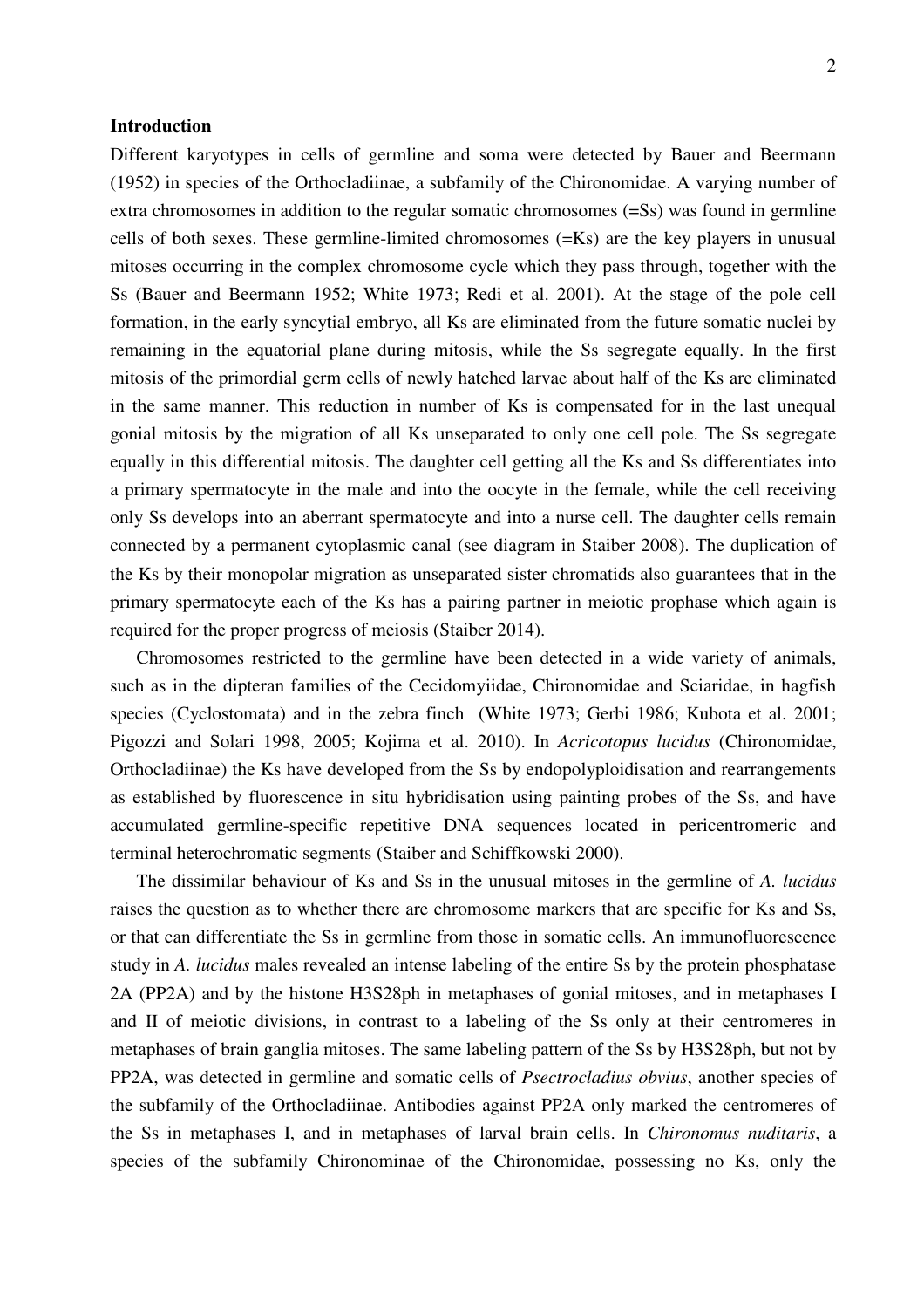centromeric regions of the Ss were labeled by PP2A and H3S28ph in mitotic and meiotic metaphases.

A strong reduction of the level of trimethylated H3K4, a histone modification associated with transcriptionally active or competent chromatin (Schübeler et al. 2004, Muramoto et al. 2010), on the Ss in spermatocyte metaphases I, compared to the high level of H3K4me3 on the Ss in metaphases of the previous gonial mitoses reported earlier for *A. lucidus* (Staiber 2012), was also detected in metaphases I of *P. obvius.* This observation corroborates the idea of a silencing of the Ss in male meiosis of *A. lucidus* (Staiber 2012), and suggests that this situation might also true for all Orthocladiinae.

The present findings demonstrate that in *A. lucidus* the germline - soma differentiation is not only made evident by additional chromosomes limited to the germline, but also by the presence of specific PP2A and H3S28ph marks on the somatic chromosomes in the germline.

### **Materials and methods**

#### **Animals**

Larvae and prepupae of *A. lucidus* (Diptera, Chironomidae, subfamily Orthocladiinae) were taken from a laboratory stock, and those of *P. obvius* (Chironomidae, subfamily Orthocladiinae) and *C. nuditaris* (Chironomidae, subfamily Chironominae) came from wild populations. The latter two species were identified using the polytene chromosome karyotype collection of the Chironomidae of Michailova (1989). In addition, the species identification of *P. obvius* was verified by M. Spies (Bavarian State Collection of Zoology, Munich).

### **Chromosome preparation and Immunodetection**

Chromosome preparations of gonial mitoses, meiotic stages and brain ganglia mitoses were made according to Staiber (2012). Preparations were placed in 0.4% Triton X-100 in phosphate buffered saline (PBS), pH 6.9, for 4 h, blocked with 4% non-fat dry milk in PBS, pH 7.4, for at least 4 h, overlaid with rabbit antibodies for detection of the PP2A-A subunit (polyclonal, Cell Signaling, #2039, Lot 2), PP2A-C subunit (polyclonal, Cell Signaling, #2038, Lot 2), PP2A-B subunit (monoclonal, Cell Signaling, #2290, Lot 1), PP2A-C subunit (monoclonal, Cell Signaling, #2259, Lot 2), H3S28ph (polyclonal, Cell Signaling, #9713, Lot 1, Lot 2), H3S28ph (polyclonal, Millipore, #07-145, Lot 2495654), H3K4me3 (polyclonal, Abcam, #ab8580), H3K4me3 (monoclonal, Cell Signaling, #9751, Lot 8) and with a mouse antibody for detection of the PP2A-C subunit (monoclonal, Millipore, #05-421, lot 2459607) diluted 1:50 to 1:150 in PBS, pH 7.2, with 3% bovine serum albumin (BSA) and 2% normal goat serum (NGS), and incubated in a moist chamber under plastic coverslips at 5°C for about 40 h. After four washes of 10 min each in PBS-Tween buffer (1x PBS, 0,2% Tween 20, pH 7.4) at room temperature the primary antibodies were detected using FITC-conjugated goat anti-rabbit IgG or FITC-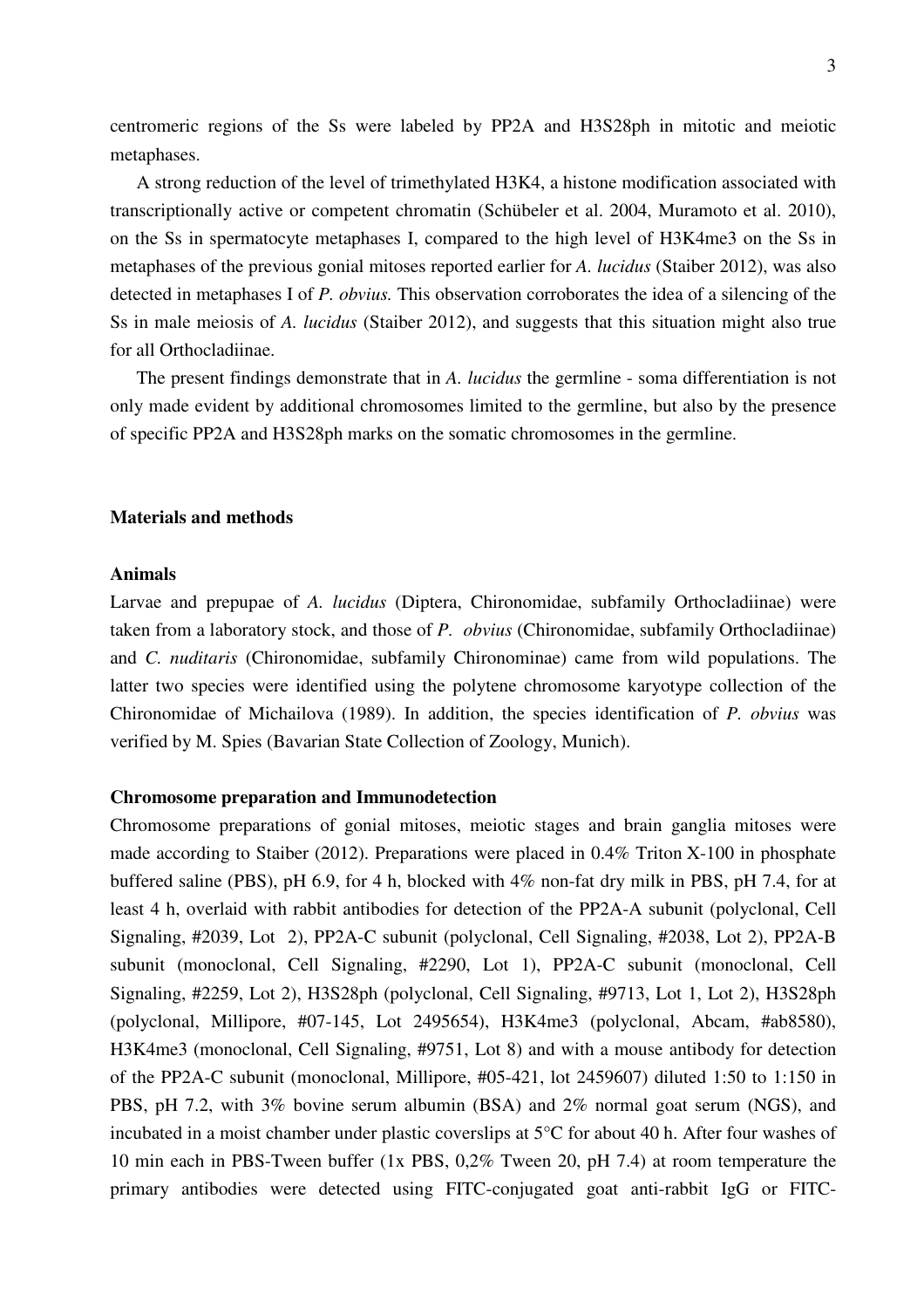conjugated goat anti-mouse IgG (Jackson ImmunoResearch, Dianova, Hamburg, Germany) diluted 1:50 in PBS with 3% BSA and 2% NGS at 5°C overnight. After three final washes in PBS-Tween for 10 min preparations were embedded in Vectashield mounting medium with DAPI (Vector Laboratories, Burlingame, CA, USA). Images were captured with a Canon 450D digital camera using a Zeiss Axioplan epifluorescence microscope equipped with a Plan-Neofluar 100/1.3 and a Plan-Apochromat 63/1.4 objective and processed with Corel Photo-Paint and CorelDraw software (Ottawa, ON, Canada).

### **Results**

### **Differential labeling of the S chromosomes by PP2A in male germline and somatic cells of**  *Acricotopus lucidus*

The search for differential chromosome marks in the Ss and Ks of *A. lucidus* males using immunofluorescence revealed a germline-specific labeling of the Ss by the phosphatase PP2A. The PP2A holoenzyme is a heterotrimeric complex consisting of a scaffold subunit A (PP2A-A), a regulatory subunit B (PP2A-B), and a catalytic subunit C (PP2A-C). In order to detect PP2A in *A. lucidus*, monoclonal and polyclonal antibodies from different suppliers, produced by immunizing animals with synthetic peptides corresponding to the sequence of human PP2A-A, - B or -C subunit proteins, and reported to show cross-reactivity with *Drosophila* or yeast (Millipore, #05-421), were used.

Immunostaining with a polyclonal antibody against PP2A-A showed a strong PP2A labeling of the entire Ss in metaphases and anaphases of normal gonial mitosis (Fig. 1a, b), and in differential gonial mitoses of males of *A. lucidus* (Fig. 1c). In meiotic prophase at zygotene/pachytene of the primary spermatocyte one round area within the nucleus was clearly labeled, while the large interphase nucleus of the affiliated aberrant spermatocyte was devoid of any PP2A signals (Fig. 1d). Both cells are connected by a permanent cytoplasmic canal (Fig. 1e). In metaphases I of the primary spermatocyte the three S bivalents were completely covered by PP2A-A, while the Ks showed no specific labeling (Fig. 2a, b). The polyclonal PP2A-A antibody gave no signals on the six metaphase-like condensed Ss of the connected aberrant spermatocyte (Fig. 2b), whereas the mouse monoclonal PP2A-C antibody clearly identified PP2A at the centromeres of the Ss in the aberrant spermatocytes (Fig. 2c). However, the PP2A immunofluorescence intensities of Ss bivalents in the metaphases I, and at the centromeres of the Ss in the aberrant spermatocytes, are too different to display this in one image without adjusting the signals. Therefore, in Figure 2c the centromeric PP2A fluorescence of the Ss in both aberrant spermatocytes was selectively enhanced (area within the dashed rectangle) to the fluorescence of the S bivalents.

In metaphases II of secondary spermatocytes the Ss are completely covered by the PP2A-A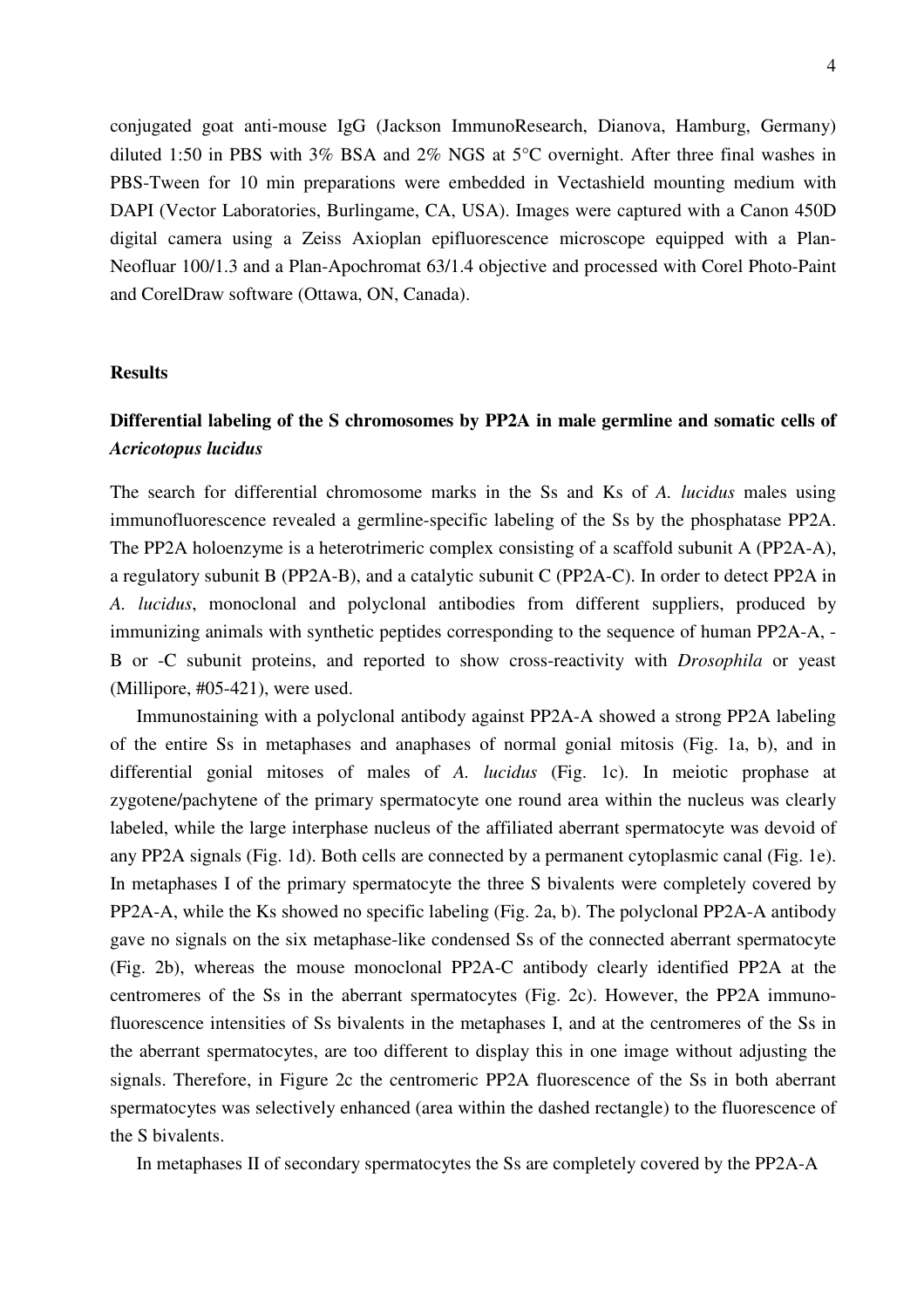antibodies (Fig. 2d), and defined areas within the nuclei of young spermatids are also clearly labeled (Fig. 2e).



**Fig. 1** PP2A completely covers the six Ss in germline cells of *A. lucidus* visualised by immunofluorescence using antibodies against the subunit PP2A-A. **a** In a spermatogonial metaphase and **b** an anaphase. **c** In a differential spermatogonial mitosis with monopolar **(**>**)** moving Ks and remaining Ss. **d** In an early prophase I nucleus of a primary spermatocyte (*sp I*). The decondensed Ss in the interphase nucleus of the aberrant spermatocyte (*asp*) are devoid of PP2A signals. **e** Primary and aberrant spermatocytes are connected by a permanent cytoplasmic canal (*arrowhead)*. Mitochondria (*red*) are transported via the canal from the aberrant to the primary spermatocyte. Microtubules (*green*). Combined fluorescence-phase contrast image. In **a** the paired Ss are marked with *dots*. Chromosomes are stained with DAPI and pseudocoloured red. **a**, **b**, **c**, **e** Same magnification. *Scale bars* = 10 µm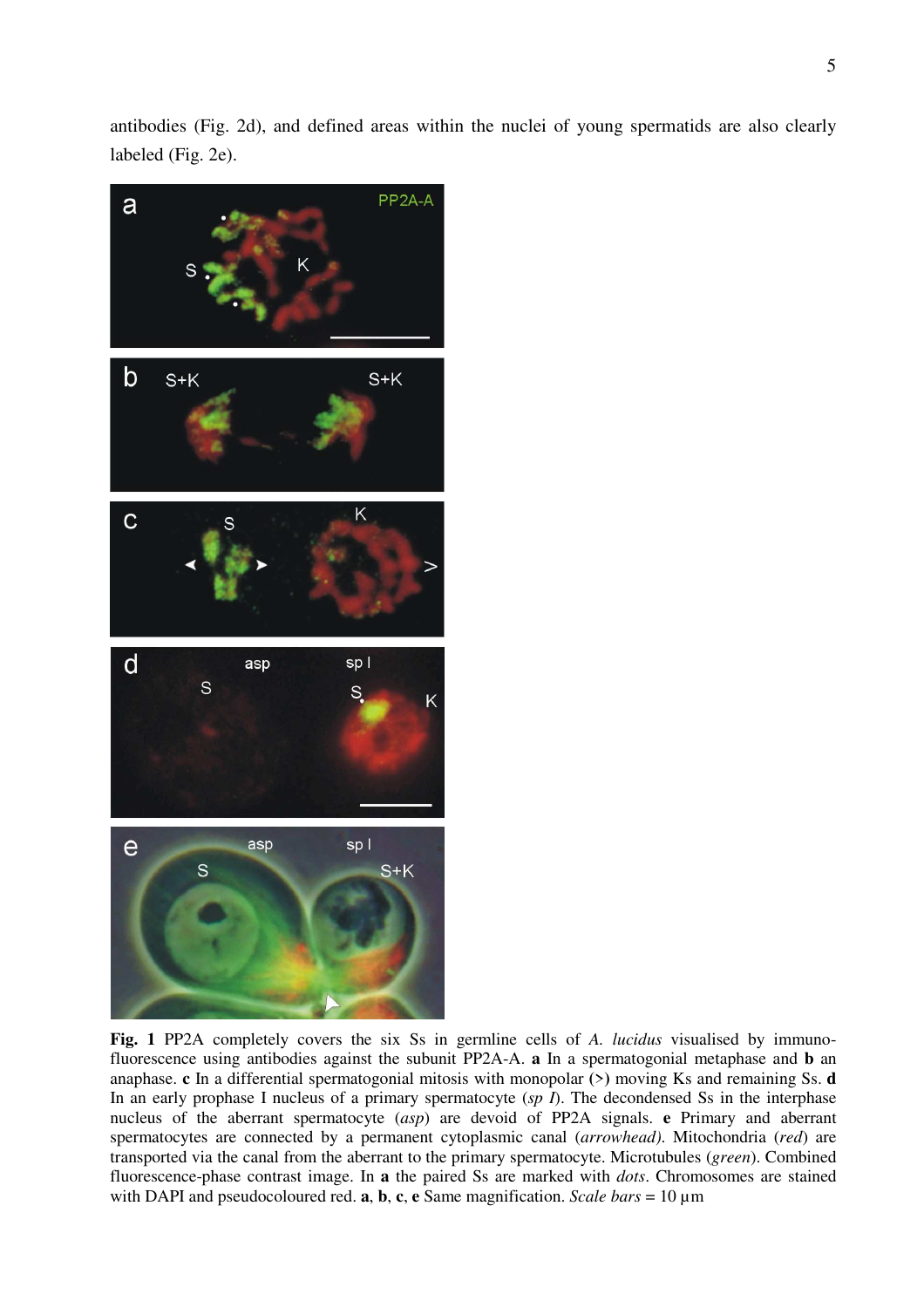In contrast to the strong PP2A labeling of the whole Ss in germline cells, the PP2A labeling of the Ss in somatic cells, e.g. of the tightly paired homologous Ss in metaphases of brain cell mitoses, by the monoclonal PP2A-C antibody, is limited to the centromeres (Fig. 2f).



**Fig. 2 a**-**d** PP2A labeling of the Ss in meiosis of *A. lucidus* detected by antibodies against the subunits PP2A-A and PP2A-C. **a**-**c** Complete labeling of the three S-bivalents (*dots* in **a**) in metaphases I of primary spermatocytes (*sp I*). **b** No signals were found at the condensed Ss of the aberrant spermatocyte (*asp*) using the polyclonal PP2A-A antibody. **c** The monoclonal PP2A-C antibody detected PP2A at the centromeres of the Ss in both aberrant spermatocytes. The centromeric PP2A fluorescence signals of the Ss in the aberrant spermatocytes were selectively enhanced. The enhanced area is marked by *dots*. For details, see text. **d** Complete PP2A labeling of the Ss in metaphases II of secondary spermatocytes (*sp II*). **e** In the nuclei of young spermatids (*sp*) defined areas exhibit a clear PP2A labeling. Two of the four spermatids are shown. **f** In mitotic metaphases of brain ganglia cells the PP2A signals are limited to the centromeres of the Ss. The homologous Ss are tightly paired. *Scale bars* = 10 um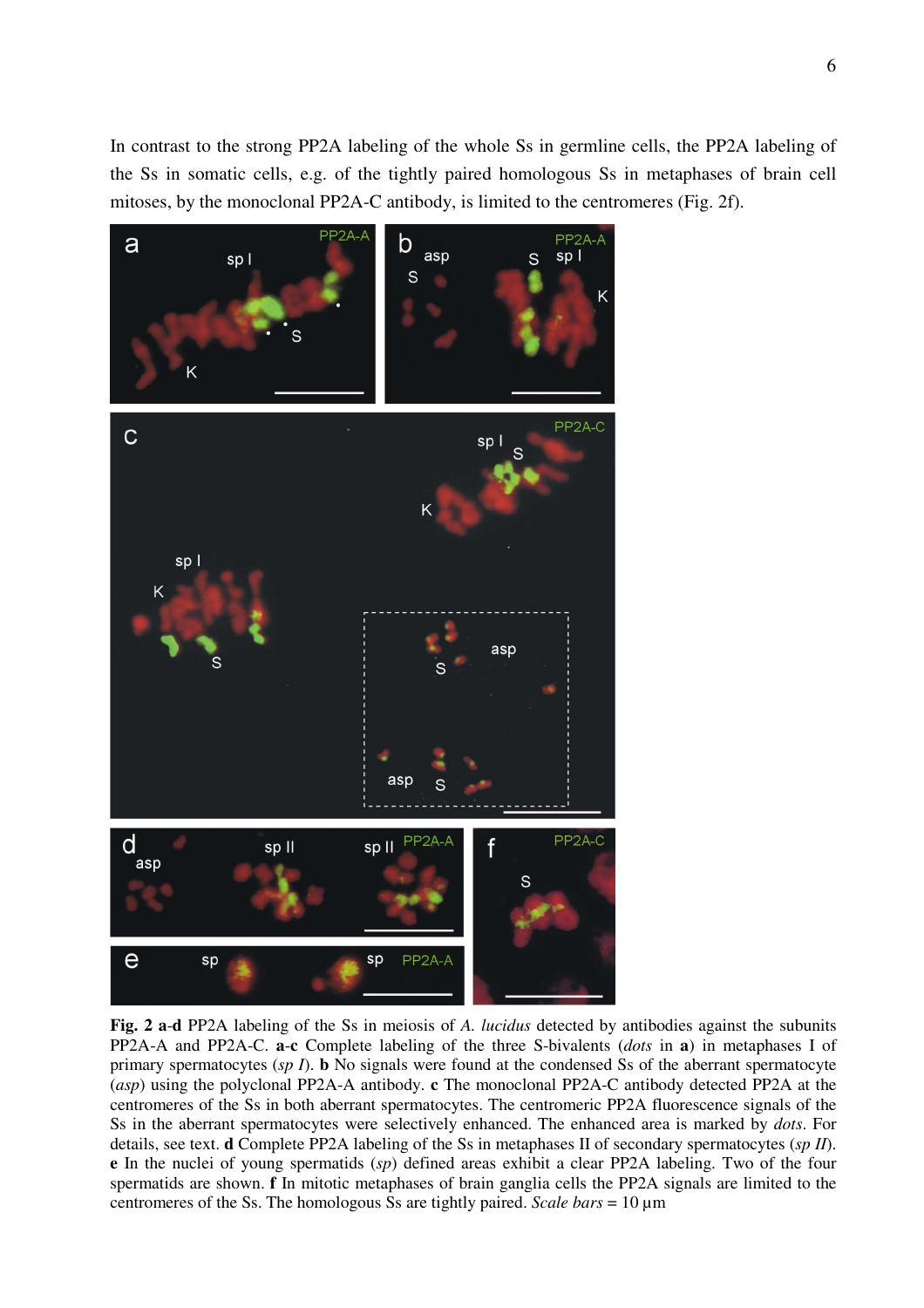All antibodies selected for the detection of PP2A, except the monoclonal antibody against PP2A-B, fully labeled the Ss in germline cells of *A. lucidus* males.

### **Distribution of PP2A, H3S28ph and H3K4me3 in the S chromosomes in male germline and somatic cells of** *A. lucidus***,** *P. obvius***, and** *C. nuditaris*

In an earlier study, the labeling of the entire Ss and of the centromeric regions of the Ks in metaphases of male gonial mitoses, and in metaphases I and II of spermatocyte meiosis of *A. lucidus* by H3S28ph antibodies was detected (Staiber 2012). The labeling of the Ss in metaphases of somatic cells was not examined. In the same study a clear hypomethylation of the Ss regarding H3K4me3 was observed in meiotic metaphases I and II. In order to test whether the differential labeling patterns of the Ss by PP2A, H3S28ph and H3K4me3 are specific for *A. lucidus*, or whether they also occur in other members of the Chironomidae, a further species with Ks, *P. obvius* (subfamily Orthocladiinae), and a species without Ks, *C. nuditaris* (subfamily Chironominae), were investigated (Figs. 3-5).



**Fig. 3** Immunodetection of PP2A in **a**, **d**, **g** metaphases I of primary spermatocytes (S-bivalents, *dots*) and **b**, **e**, **h** mitotic metaphases of larval brain cells of *A. lucidus*, *P. obvius* and *C. nuditaris*, and **c**, **f** aberrant spermatocytes of *A. lucidus* and *P. obvius* using an antibody against PP2A-C. **a** Complete labeling of the entire Ss by PP2A in metaphase I of *A. lucidus*. For further details, see text. *Scale bar* = 10 µm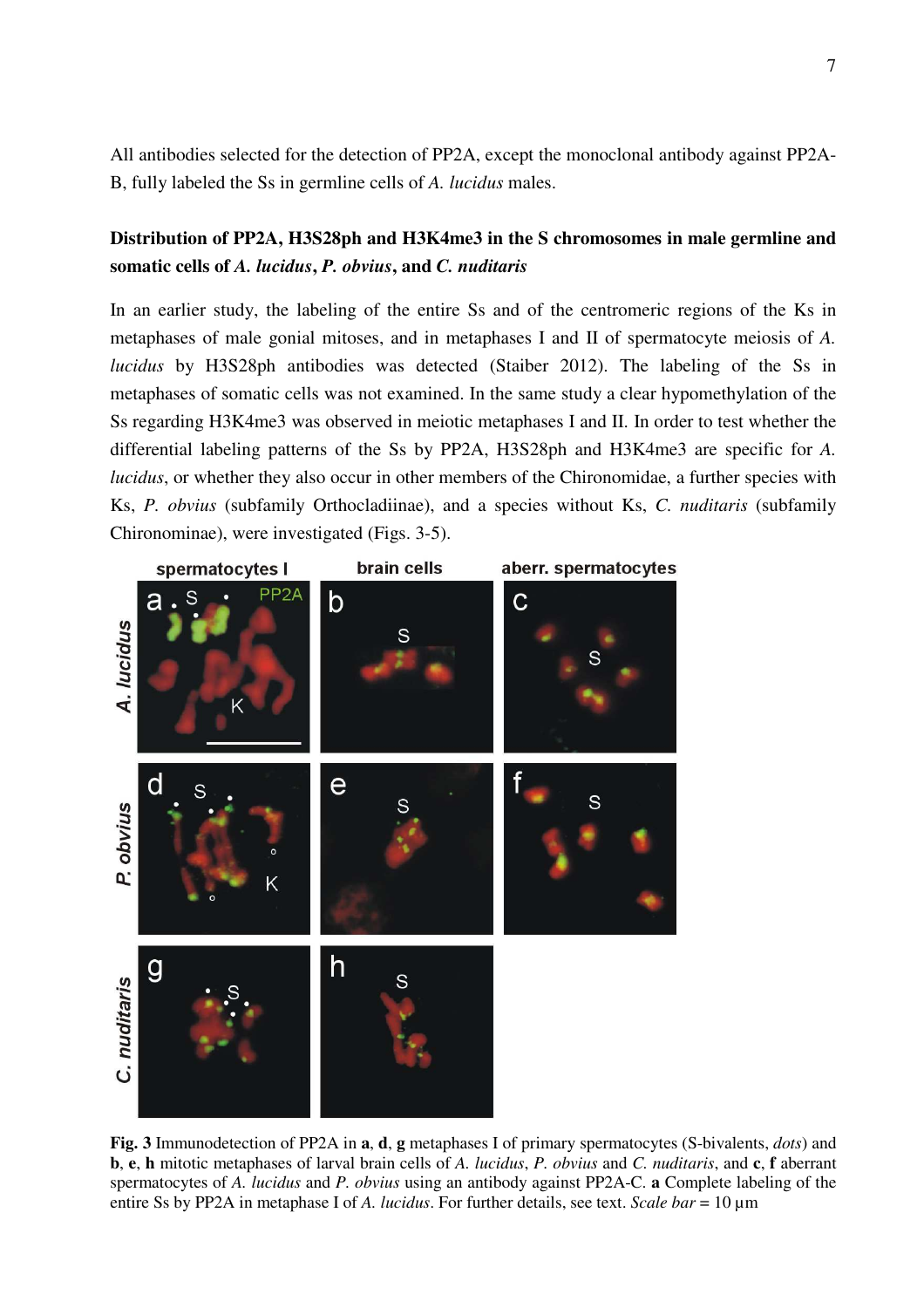The PP2A labeling of the Ss in spermatocyte metaphases I, in mitotic metaphases of brain ganglia cells and in the aberrant spermatocytes of *A. lucidus*, is shown in Figure 3a-c. In *P*. *obvius* the PP2A labeling of the Ss  $(2n = 6)$  in metaphases I, in brain cell metaphases, and in aberrant spermatocytes, was restricted to the centromeres (Fig. 3d-f). The centromeric PP2A signals of the two K-bivalents in Figure 3d (small circles) are much weaker than those of the Sbivalents. In *C. nuditaris* the same centromere-restricted PP2A labeling of the Ss (2n = 8) was detected in spermatocyte metaphases I, and in mitotic metaphases of brain ganglion cells (Fig. 3g, h).



**Fig. 4** Immunodetection of H3S28ph in **a**, **d**, **g** metaphases I of primary spermatocytes, (S-bivalents, *dots*) and **b**, **e**, **h** mitotic metaphases of larval brain cells of *A. lucidus*, *P. obvius* and *C. nuditaris*, and **c**, **f** aberrant spermatocytes of *A. lucidus* and *P. obvius*. **a**, **d** The Ss of *A. lucidus* and *P. obvius* are completely labeled by the H3S28ph antibody. **g** *Insert*. Prophase I spread of *C. nuditaris* clearly showing the four Sbivalents. For further details, see text. *Scale bar* = 10 µm

Immunodetection with H3S28ph antibodies revealed a strong labeling of the whole Ss in spermatocyte metaphases I, and a labeling of the centromeres of the Ks in *A. lucidus* (Fig. 4a) (Staiber 2012). At diakinesis in the primary spermatocyte, the unpaired Ss in the connected aberrant spermatocyte are still entirely labeled by H3S28ph (Fig. 4c), but they lose this marker rapidly at metaphase I (Fig. 4c'). The paired Ss in mitotic metaphases of brain cells showed H3S28ph antibody signals only at the centromeres (Fig. 4b). In *P. obvius* the same H3S28ph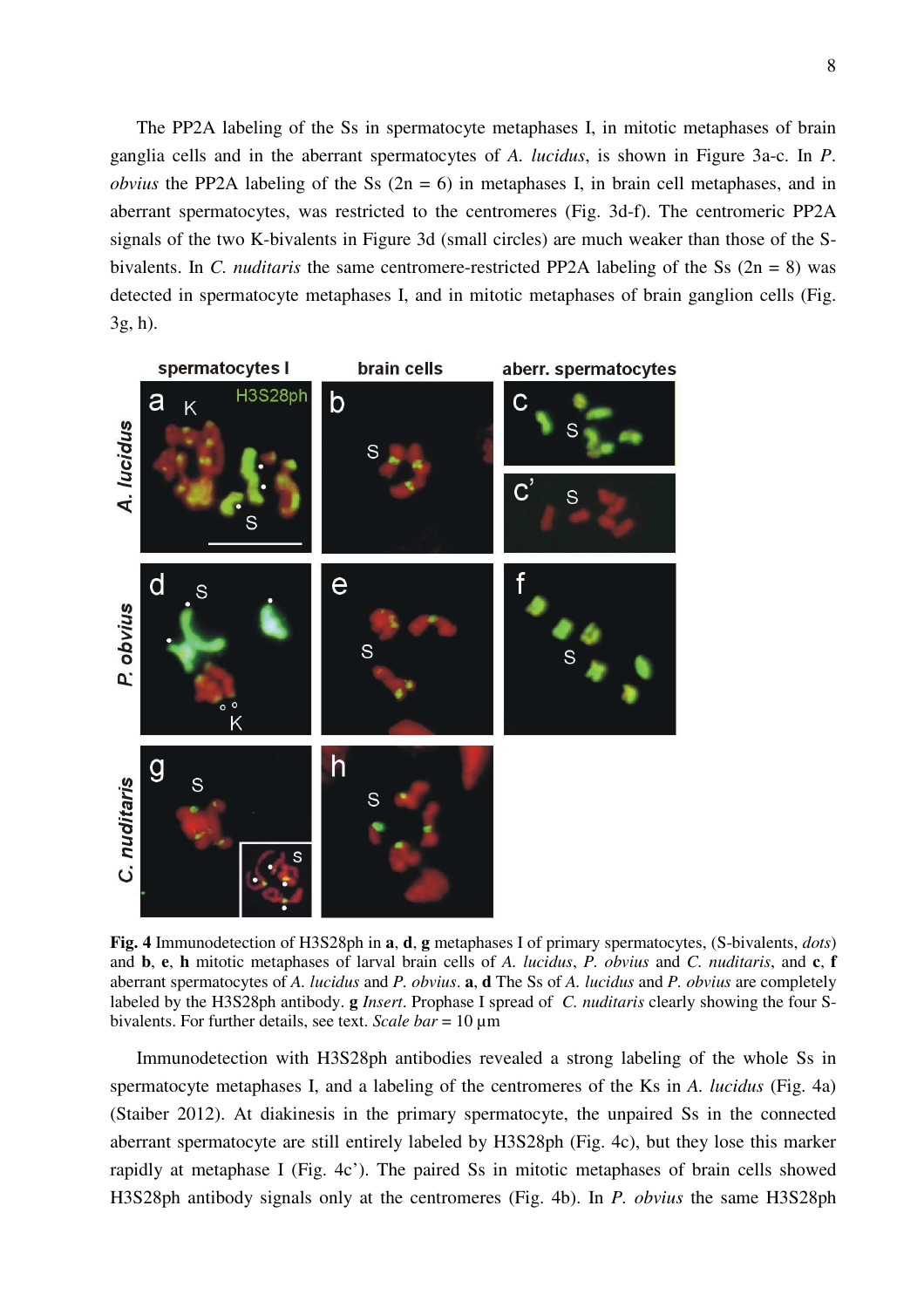labeling patterns of the Ss and Ks in metaphases I and of the Ss in ganglion mitoses, as in *A. lucidus*, were detected (Fig. 4d, e). However, the Ss in the aberrant spermatocyte retain their H3S28ph mark (Fig. 4f). In *C. nuditaris*, the Ss in late prophase I (insert in Fig. 4g) and metaphases I (Fig. 4g), and the Ss in metaphases of brain cell mitoses (Fig. 4h) exhibit H3S28ph signals only at the centromeres (Fig. 4g, h).



**Fig. 5** Immunodetection of H3K4me3 in **a**, **d**, **g** metaphases I of primary spermatocytes (S-bivalents, *dots*) and **b**, **e**, **h** mitotic metaphases of larval brain cells of *A. lucidus*, *P. obvius* and *C. nuditaris*, and **c**, **f** aberrant spermatocytes of *A. lucidus* and *P. obvius* **a**, **d** The Ss of *A. lucidus* and *P. obvius* are devoid of H3K4me3 signals. **a** *Insert*. Section of a spermatogonial metaphase with Ss (*dots*) showing intense H3K4me3 labeling. For further details, see text. 9, germline-limited chromosome K9. *Scale bar* = 10 µm

The histone modification H3K4me3 is associated with transcriptionally active genes and previously active chromatin (Schübeler et al. 2004; Kouskouti and Talianidis 2005; Zhang et al. 2015). In *A. lucidus* immunofluorescence with H3K4me3 antibodies showed an intense trimethylation at H3K4 of the euchromatic section of the Ks, and a clear hypomethylation of the entire Ss in metaphases I (Fig. 5a). In contrast to metaphases I, in metaphases of the previous spermatogonial mitoses all Ss showed a strong trimethylation of H3K4 (insert in Fig. 5a) (Staiber 2012). The Ss in metaphases of brain ganglia mitoses and in aberrant spermatocytes of *A. lucidus* are fully labeled by H3K4me3 (Fig. 5b, c). In *P. obvius* the same hypotrimethylation at H3K4 of the Ss and the strong trimethylation of the Ks in metaphases I as in *A. lucidus* was established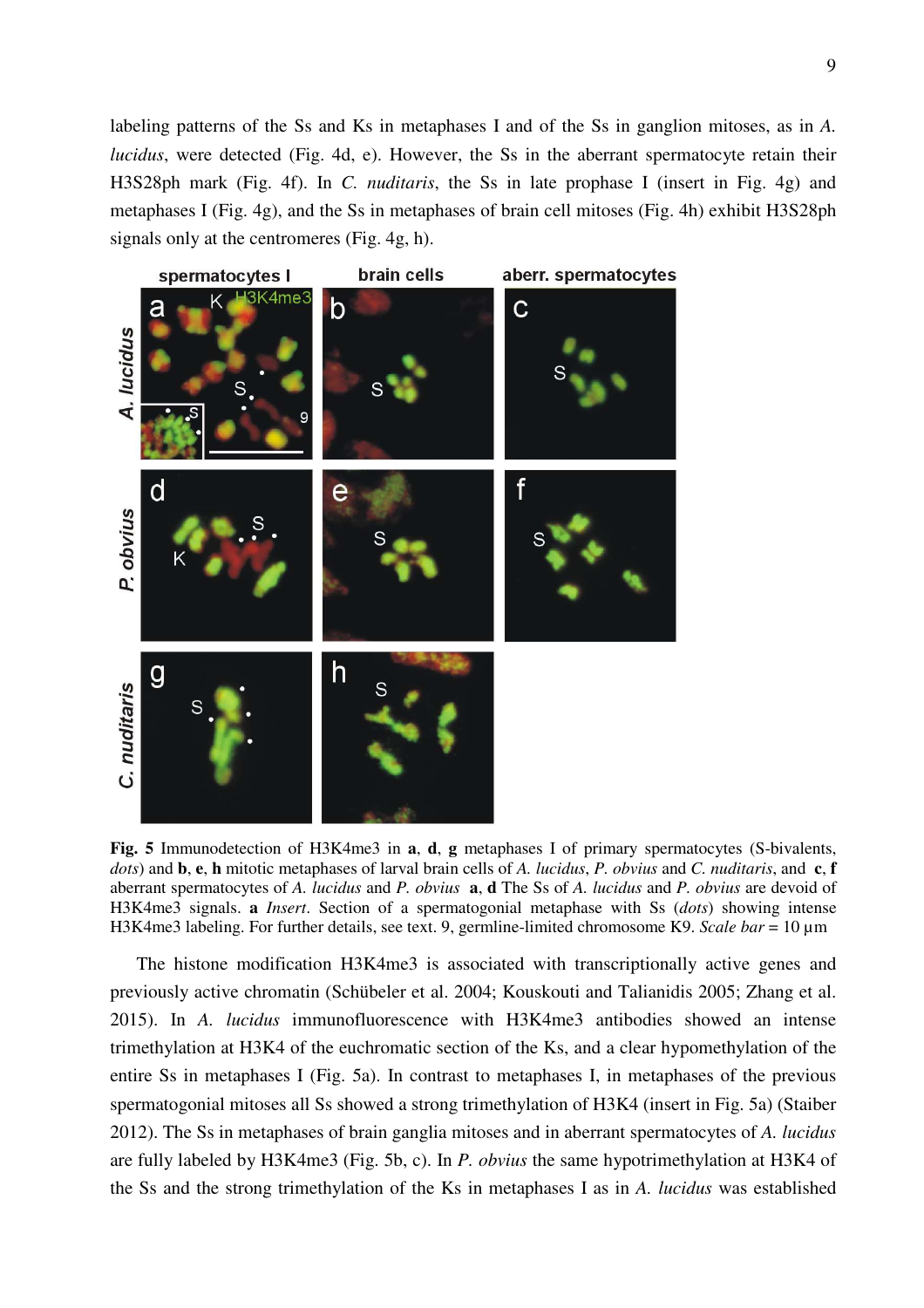(Fig. 5d). As in *A. lucidus*, the Ss in brain cell mitoses and in aberrant spermatocytes were completely decorated by the H3K4me3 antibody (Fig. 5e, f). In metaphases I of *C. nuditaris*, however, all Ss are intensely labeled by the H3K4me3 antibody, indicating high levels of trimethylated H3K4 (Fig. 5g). The Ss in brain ganglion metaphases of *C. nuditaris* displayed the same strong H3K4me3 mark (Fig. 5h), as the Ss in ganglion mitoses of *A. lucidus* and *P. obvius*. The results of the labeling of the Ss by PP2A, H3S28ph and H3K4me3 in male germline and somatic cells of *A. lucidus*, *P. obvius* and *C. nuditaris* are summarised in Table 1.

**Table 1** Summary of the distribution of PP2A, H3S28ph and H3K4me3 in the somatic chromosomes of spermatocytes at metaphase I and brain cells at metaphase of *A. lucidus*, P*. obvius* and *C. nuditaris* (Chironomidae)

|                          | Germline<br>Primary spermatocytes |         |                  | Soma<br><b>Brain cells</b> |         |                  |
|--------------------------|-----------------------------------|---------|------------------|----------------------------|---------|------------------|
|                          |                                   |         |                  |                            |         |                  |
|                          | PP <sub>2</sub> A                 | H3S28ph | H3K4me3          | PP <sub>2</sub> A          | H3S28ph | H3K4me3          |
| Orthocladiinae (with Ks) |                                   |         |                  |                            |         |                  |
| A. lucidus               | $+$                               | $+$     |                  |                            |         | $+$ <sup>a</sup> |
| P. obvius                | $\bullet$                         | $+$     |                  |                            |         | $+$ <sup>a</sup> |
| Chironominae (no Ks)     |                                   |         |                  |                            |         |                  |
| C. <i>nuditaris</i>      |                                   |         | $+$ <sup>a</sup> |                            |         | $+$ <sup>a</sup> |

+ somatic chromosomes fully labeled, • only centromeric labeling, - no labeling

Ks germline-limited chromosomes

<sup>a</sup> Except the centromeres

## **Distribution of PP2A and H3S28ph in the S chromosomes in female germline and somatic cells of** *Acricotopus lucidus*

To answer the question, whether the germline-specific labeling of the Ss occurs in both sexes of *A. lucidus*, metaphases of germline and somatic cells of females were immunostained with PP2A or H3S28ph antibodies. In differential oogonial mitoses the Ss were fully labeled by PP2A and H3S28ph (Fig. 6a, b), and in metaphases of brain cell and follicle cell mitoses, the H3S28ph labeling was limited to the centromeres of the Ss (Fig. 6c, d). Thus, the specific labeling of the entire Ss by PP2A and H3S28ph in germline cells occurs in males and females of *A. lucidus*.

### **Distribution of H3S28ph in the S chromosomes of the aberrant spermatocyte during male meiosis of** *Psectrocladius obvius*

The development of the aberrant spermatocytes and the labeling of the Ss by H3S28ph differ in the orthocladiids *A. lucidus* and *P. obvius*. In *A. lucidus* the aberrant spermatocyte remains undivided with Ss arrested in a metaphase-like condensed state during the whole of meiosis of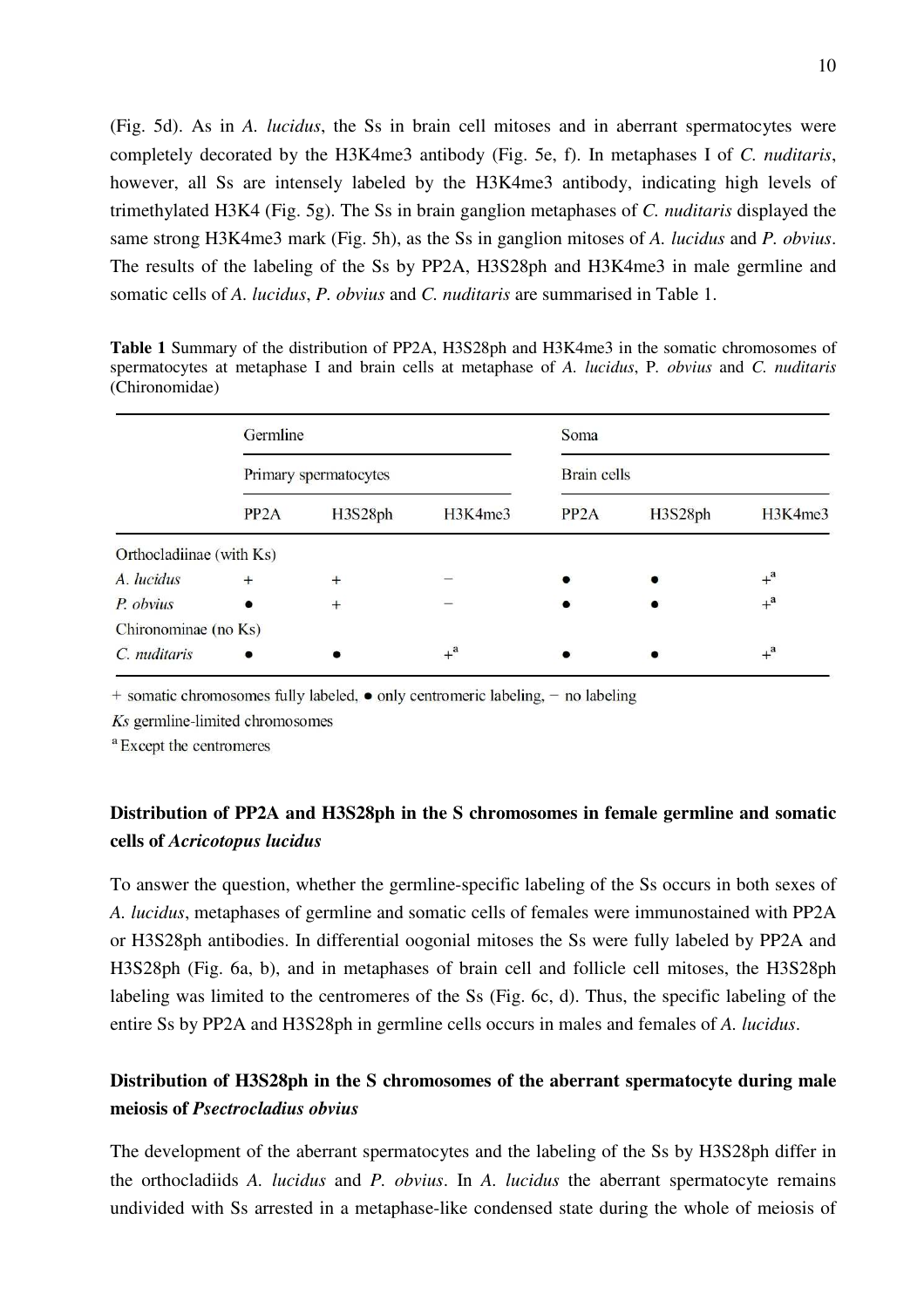the connected spermatocyte, and the Ss lose the germline-specific H3S28ph labeling at metaphase I (Fig. 4c, c').



**Fig. 6** Immunodetection of PP2A and H3S28ph in female germline and somatic cells of *A. lucidus*. In differential oogonial mitoses all Ss (*dots*) are completely labeled by **a** PP2A and **b** H3S28ph antibodies. In mitotic metaphases of **c** brain ganglia and **d** follicle cells PP2A signals are only present at the centromeres of the Ss. *Scale bar* = 10 µm

In contrast, the aberrant spermatocyte in *P. obvius* undergoes a mitotic division in parallel with the first meiotic division of the primary spermatocyte and the Ss retain the H3S28ph labeling (Fig. 4f). In order to detect whether the Ss of the aberrant spermatocytes in *P. obvius* are also labeled during the second meiotic division of the regular spermatocytes, the distribution of H3S28ph in the Ss was analysed during the whole of meiosis. Three syncytial complexes (1-3) of dividing primary and aberrant spermatocytes are shown in Fig. 7a. The phosphorylation of the Ss at H3S28 is still clearly visible in mid anaphase I of the primary spermatocyte (sp I of 1, Fig. 7a; the Ss move ahead the Ks), but has almost disappeared in late anaphase I (sp I of 2 and 3, Fig. 7a). The Ss of the dividing aberrant spermatocytes show intense H3S28ph labeling in early and mid anaphase (asp in 1 and 2, Fig. 7a). A reduction of the H3S28 phosphorylation in the Ss becomes visible in late anaphase (asp in 3, Fig 7a). In meiosis II, the H3S28ph-labeled Ss and the unlabeled Ks of the secondary spermatocytes segregate equally, and migrate poleward, while the presumed one-chromatid Ss in the connected aberrant spermatocyte condense and are intensely labeled by H3S28ph, but do not move (Fig. 7b). In *P. obvius*, in contrast to *A. lucidus*, the condensed Ss of the aberrant spermatocytes are fully labeled by H3S28ph in both meiotic divisions of the connected regular spermatocytes.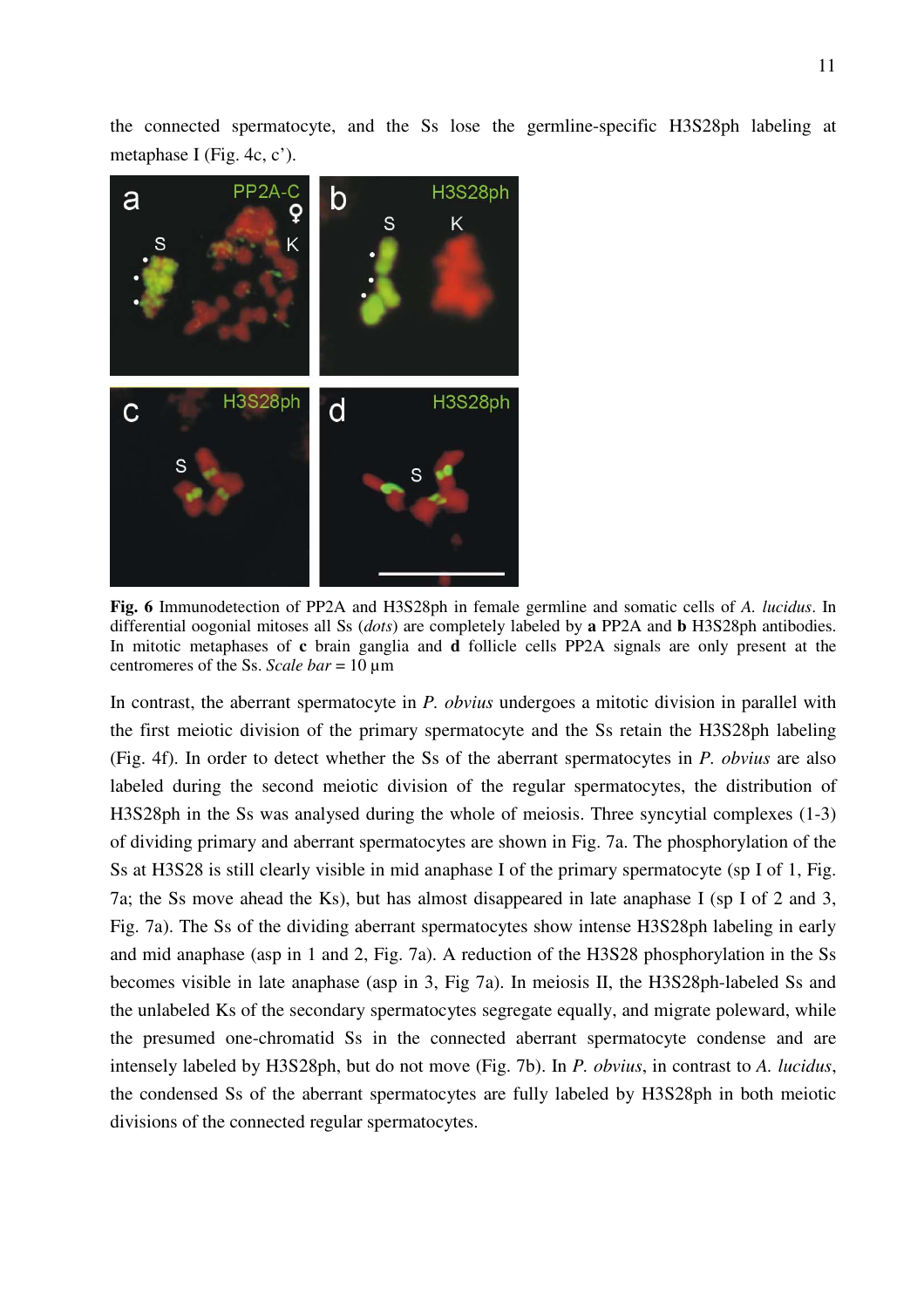

**Fig. 7** Immunodetection of H3S28ph in regular and aberrant spermatocytes in meiosis of *P. obvius*. **a** Image with three syncytial complexes (1-3) of primary (*sp I*) and aberrant spermatocytes (*asp*). In mid anaphase I (1) of the reduction division in the primary spermatocyte the Ss are still completely labeled by H3S28ph in contrast to the lagging Ks, while in late anaphase I (2, 3) the H3S28ph signals have largely disappeared from the Ss. The connected aberrant spermatocytes passing through mitosis with equal segregation of the six Ss. In early and mid anaphase (1, 2) the Ss are completely labeled by H3S28ph, while in late anaphase (3) the mark begins to disappear. **b** In meiosis II the H3S28ph-labeled Ss and the unlabeled Ks of the two secondary spermatocytes (*sp II*) segregate equally, while the two aberrant spermatocytes with the condensed and H3S28ph-labeled one-chromatid Ss remain undivided. *Scale bar* =  $10 \mu m$ 

### **Discussion**

In *A. lucidus*, the germline-specific Ks have developed from the Ss by endopolyploidisation and rearrangements (Staiber and Schiffkowski 2000). K-sections translocated by X-rays on or into the Ss of *A. lucidus* showed S-homologous banding patterns in the polytene larval salivary gland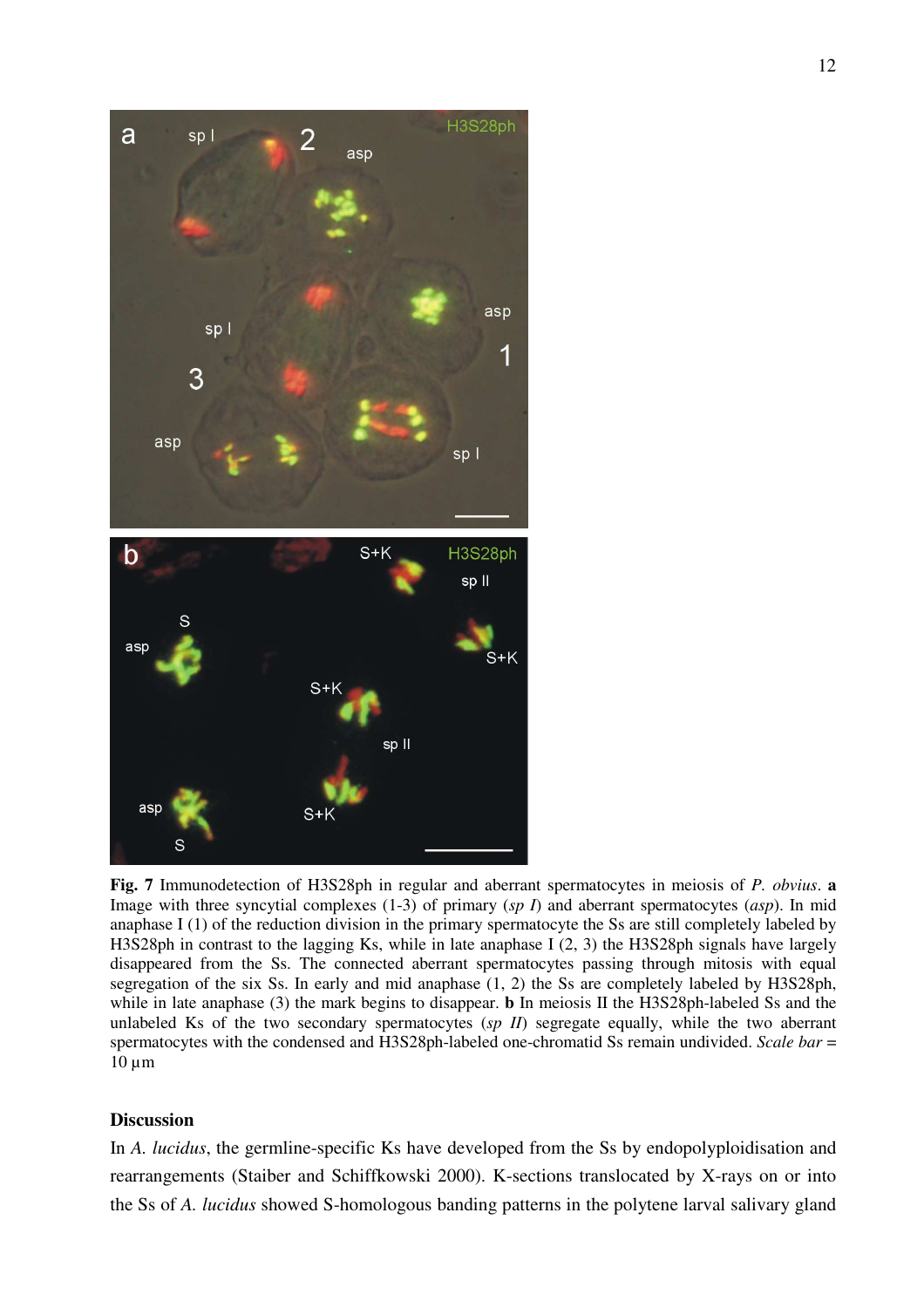13

chromosomes. The polytenised K-sections closely pair with the homologous section of the Ss and form puffs, and in one case even a Balbiani Ring, indicating that gene sequences of the Ks are conserved and can be activated in a somatic tissue (Staiber and Thudium 1986). The clear homology of Ss and Ks and their dissimilar behaviour in the unusual mitoses of *A. lucidus* suggested the presence of specific chromosome markers. PP2A and H3S28ph were identified as such markers.

The phosphatase PP2A plays varied roles in different signalling cascades, and is involved in the regulation of various cellular processes such as cell proliferation, cell division, autophagy and transcription (Janssens and Goris 2001). The PP2A holoenzyme is a heterotrimer composed of the subunits PP2A-A, -B and -C. In mammals each of the subunits A and C exist in two isoforms α and β. The isoforms of subunit C are highly conserved. With about 20 isoforms the subunit B is the most diversified subunit of PP2A (Martin et al. 2010). In *Drosophila,* only one PP2A-A and PP2A-C subunit, and three PP2A-B and -B' subunits have been found (Fischer et al. 2016).

Only in *A. lucidus* the Ss are completely covered by PP2A in germline cells, but not in the other chironomid species investigated. There, PP2A was detected only at the centromeres of the Ss. So far, no case of a labeling of entire chromosomes by PP2A, as in *A. lucidus*, has been reported. This suggests that the germ-line specific PP2A labeling of the whole Ss is a lineagespecific feature of *A. lucidus*. PP2A usually acts via its catalytic activity, though Takemoto et al. (2009) demonstrated that in vertebrates it interacts with condensin II, and functions as a recruiter protein targeting condensin II to chromosomes independent of its phosphatase activity. The function of the high amounts of PP2A covering the entire Ss in the male and female germline of *A. lucidus* is unknown. Thus, it remains to be shown whether PP2A is accumulated as recruiter of other proteins as mentioned before, or due to its phosphatase activity, and whether PP2A is present at the germline Ss in a catalytic active or inactive state.

The centromere-restricted PP2A antibody labeling on the metaphase Ss in brain ganglia mitoses of all species analysed, and in the Ss in the aberrant spermatocytes of *A. lucidus* and *P. obvius*, results most probably from the detection of PP2A as a component of the cohesinprotecting shugoshin/MEI-S332 - PP2A complex (Kitajima et al. 2006; Nogueira et al. 2014). Quite likely the same applies to the PP2A signals at the opposing directed centromeres of the S and K bivalents in metaphases I of *P. obvius*, and of the S bivalents in metaphases I of *C. nuditaris* (Riedel et al. 2006; Rattani et al. 2013). The low amounts of centromeric PP2A were detected only by a mouse monoclonal antibody against human PP2A-C, which cross-reacts with yeast. It is probable that this antibody recognises a highly conserved epitope on PP2A-C. In *A. lucidus* no definite PP2A signals could be detected at the centromeres of the Ks in metaphases I, in metaphases of gonial mitoses, or in differential gonial mitosis where they move as unseparated sister chromatids to only one pole. The clear discrepancy in the amount of PP2A present at the centromeres of Ss and Ks suggests differences in the centromeric sister chromatid cohesion between both types of chromosomes.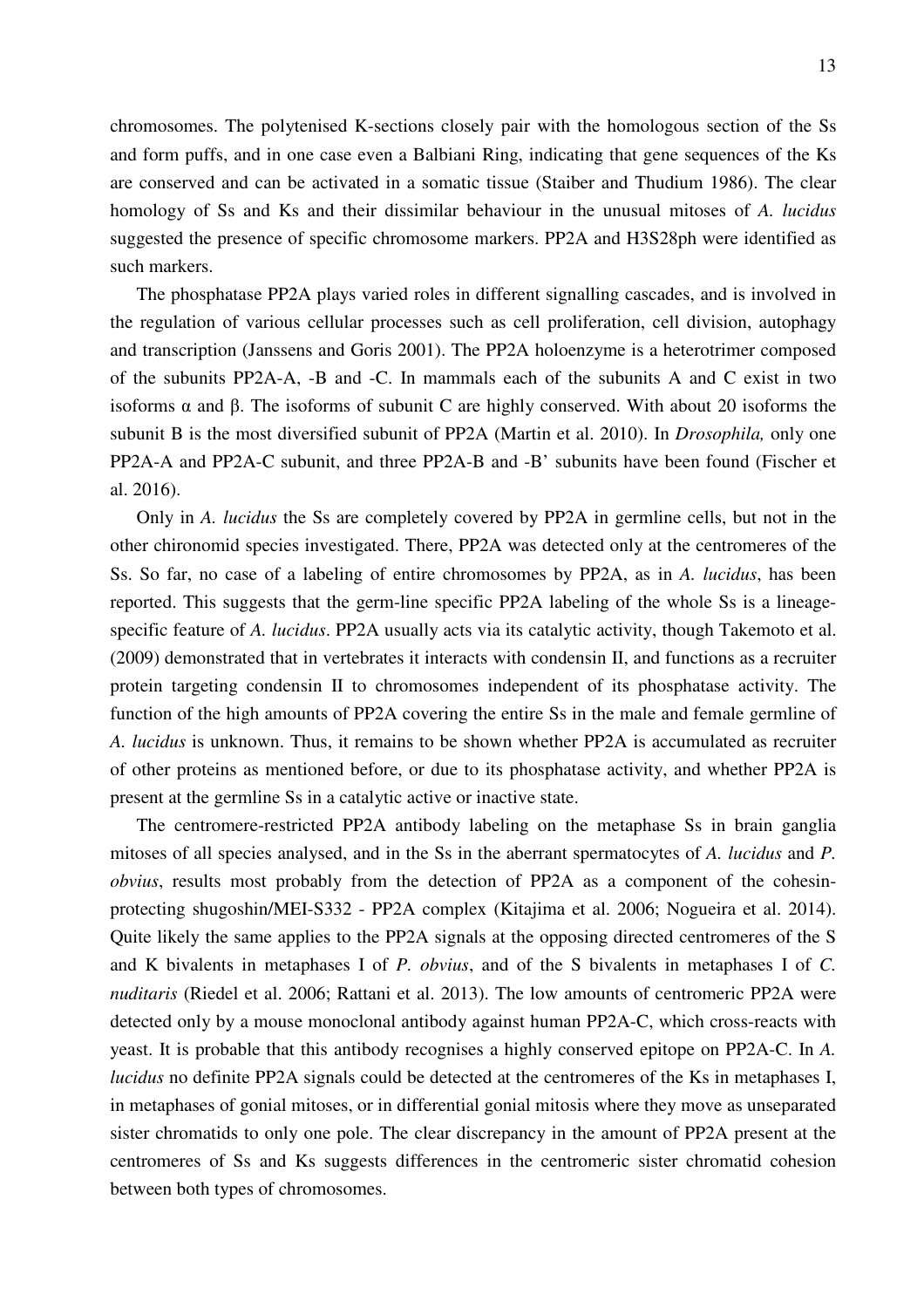The phosphorylation of H3S28 by Aurora B kinase increases in early mitosis, and is involved in chromosome condensation in mammalian cells (Goto et al. 1999, 2002). Metaphase chromosomes are completely decorated by H3S28ph antibodies (Goto et al. 1999). The dephosphorylation of H3S28ph is done by protein phosphatase PP1 (Goto et al. 2002). In the somatic cells of *A. lucidus* and *P. obvius* only the centromeres of the metaphase Ss were labeled by the H3S28ph antibody, while the germline Ss in spermatocyte metaphases I and II, and also the Ss in the connected aberrant spermatocytes, were entirely immunostained. Most likely the latter comes about because the aberrant spermatocytes are descendants of the germline.

The histone modification H3K4me3 is typically associated with transcriptionally active genes (Schübeler et al. 2004; Zhang et al. 2015). In a genome-wide microarray analysis of the distribution of histone modifications in more than 40% of the genes of *Drosophila* Kc cells, the transcriptionally active genes were found hypermethylated and the inactive ones hypomethylated for H3K4me2 and H3K4me3 (Schübeler et al. 2004). Furthermore, the level of H3K4 methylation correlated with the level of transcription. H3K4me3 is not only a marker of actively transcribed genes, but can also function as a molecular memory and label of recently active chromatin (Ng et al. 2003; Kouskouti and Talianidis 2005; Muramoto et al. 2010).

High levels of H3K4me3 were detected on the entire metaphase Ss, except for the centromeres, in spermatogonial mitoses of *A. lucidus*. In contrast, the Ss in spermatocyte metaphases I of *A. lucidus* and of the other orthocladiid *P. obvius* were clearly hypomethylated, exhibiting very low levels of H3K4me3. In metaphases I of *C. nuditaris*, a representative of the Chironominae possessing no Ks, the Ss showed high levels of H3K4me3. The Ss in metaphases I of *A. lucidus*, unlike the S-homologous sections of the Ks were also found hypoacetylated at H3K18 and H4K8 (Staiber 2012). Hypoacetylation at this sites, H3K4 hypomethylation and high levels of H3K9me3, are characteristic features of heterochromatin (Richards and Elgin 2002; Li et al. 2008). However, the Ss of *A. lucidus* are not heterochromatic, and show H3K9me3 signals only at their centromeric regions (Staiber 2012). The single germline-restricted chromosome (GRC) of the zebra finch *Taeniopygia guttata* is also clearly hypomethylated at H3K4 in male meiotic prophase, but it is heterochromatic and exhibits high levels of H3K9me3 and of the heterochromatin protein HP1ß (Goday and Pigozzi 2010; Schoenmarkers et al. 2010).

The strong trimethylation at H3K4 of the Ss in metaphases of spermatogonial mitoses, compared with the clear H3K4 hypomethylation of the Ss in spermatocyte metaphases I of *A. lucidus* and *P. obvius*, supports an earlier idea of a silencing of the Ss during the period between the last gonial mitosis and the beginning of meiosis in *A. lucidus*, and suggests that this concept could be extended to the Orthocladiinae. Further investigations are necessary to elucidate the purpose and the mechanism of the silencing of the Ss in male meiosis of the Orthocladiinae, and the function of the specific labeling of the entire Ss by PP2A and H3S28ph in the germline of *A. lucidus*.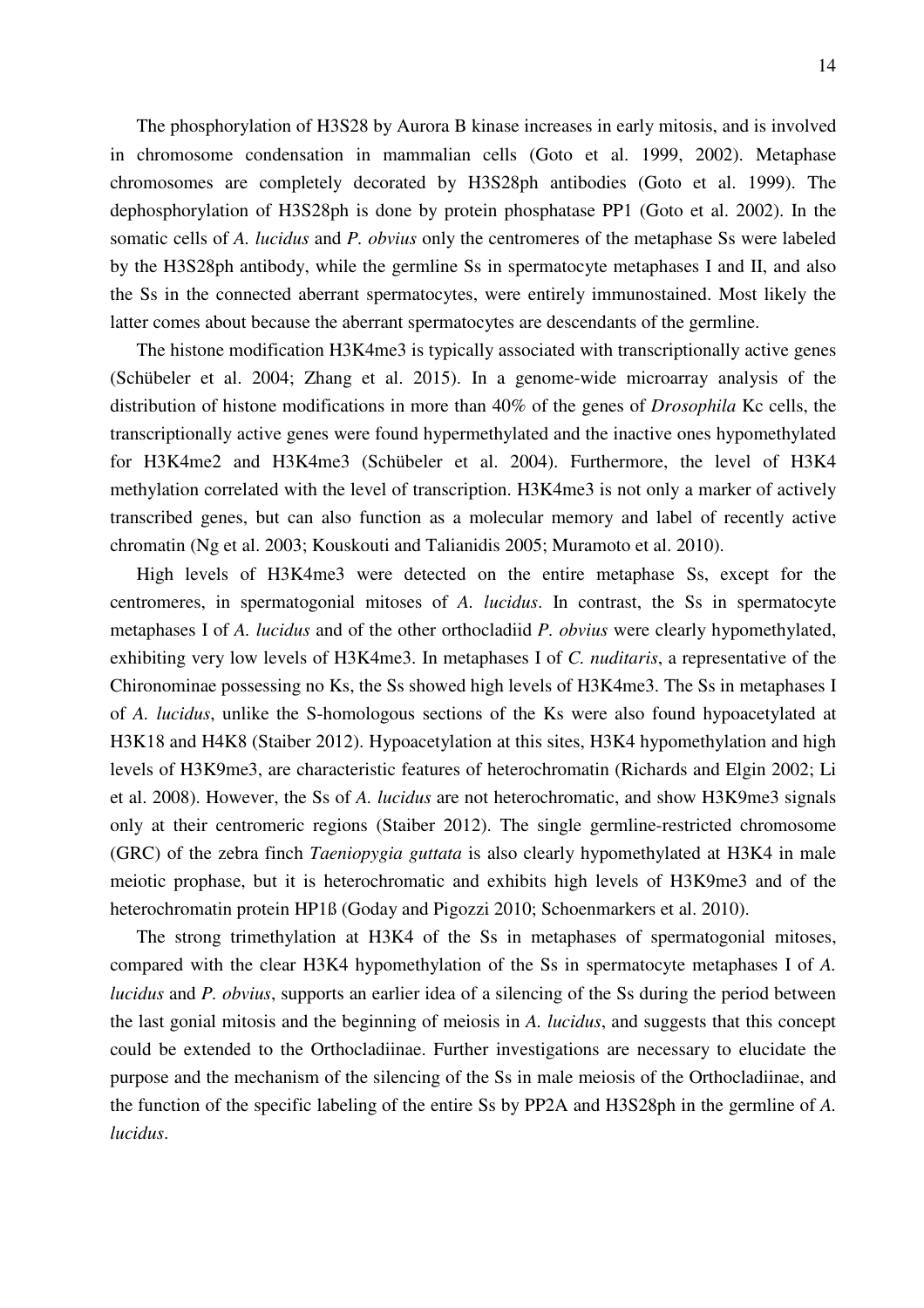**Acknowledgements** The author thanks Prof. Anette Preiss, University of Hohenheim, for support, Martin Spies, Bavarian State Collection of Zoology, Munich, for the identification of *Psectrocladius obvius*, and Prof. Neil Jones, Biological Sciences, Aberystwyth University, Wales, UK, for helpful suggestions and corrections to the manuscript. This work was supported by a grant of the Deutsche Forschungsgemeinschaft (Sta 462/5-1).

#### **Compliance with ethical standards**

**Ethical approval** All national and institutional guidelines for the care and use of animals were followed.

**Conflict of interest** The author declares that he has no conflict of interest.

### **References**

- Bauer H, Beermann, W (1952) Der Chromosomencyclus der Orthocladiinen (Nematocera, Diptera). Z Naturforsch 7b:557–563
- Fischer P, Preiss, A, Nagel AC (2016) A triangular connection between Cyclin G, PP2A and Akt 1 in the regulation of growth and metabolism in *Drosophila.* Fly 10:11-18
- Gerbi S (1986) Unusual movements in sciarid flies. In: Hennig W (ed) Germline-soma differentiation. Results and problems of cell differentiation. Springer, New York, pp 71–104
- Goday C, Pigozzi MI (2010) Heterochromatin and histone modifications in the germlinerestricted chromosome of the zebra finch undergoing elimination during spermatogenesis. Chromosoma 119:325-336
- Goto H, Tomono Y, Ajiro K, Kosako H, Fujita M, Sakurai M, Okawa K, Iwamatsu A, Okigaki T, Takahashi T, Inagaki M (1999) Identifikation of a novel phosphorylation site on histone H3 coupled with mitotic chromosome condensation. J Biol Chem 274:25543-25549
- Goto H, Yasui Y, Nigg EA, Inagaki M (2002) Aurora-B phosphorylates histone H3 at serine28 with regard to the mitotic chromosome condensation. Genes Cells 7:11-17
- Janssens V, Goris J (2001) Phosphatase 2A: a highly regulated family of serine/threonine phosphatases implicated in cell growth and signaling. Biochem J 353:417-439
- Kitajima TS, Sakuno T, Ishiguro K, Iemura S, Natsume T, Kawashima SA, Watanabe Y (2006) Shugoshin collaborates with protein phosphatase 2A to protect cohesin. Nature 44:46-52
- Kojima NF, Kojima KK, Kobayakawa S, Higashide N, Hamanaka C, Nitta A, Koeda I, Yamaguchi T, Shichiri M, Kohno S, Kubota S (2010) Whole chromosome elimination and chromosome terminus elimination both contribute to somatic differentiation in Taiwanese hagfish *Paramyxine shen*. Chromosome Res 18:383-400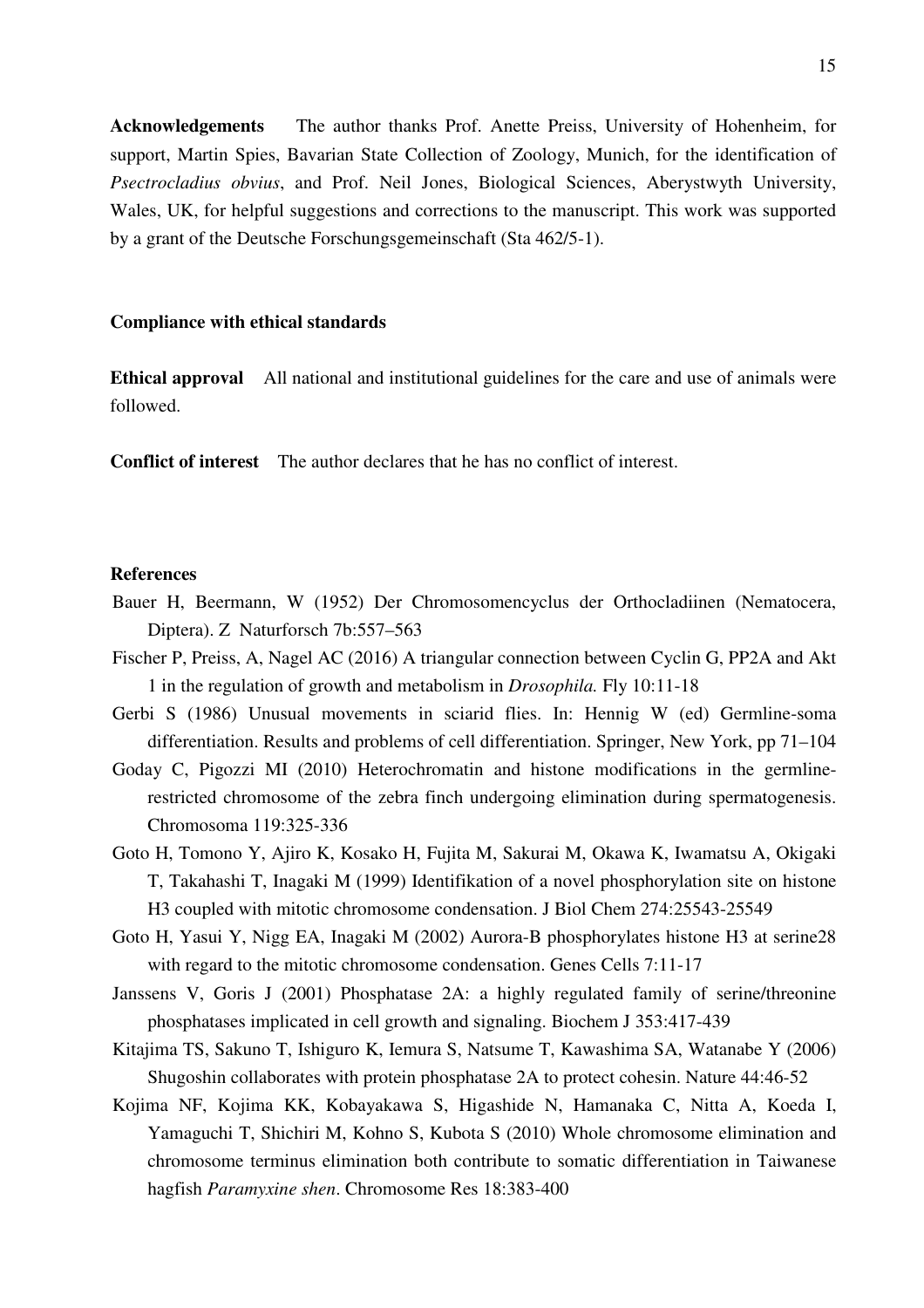- Kouskouti A, Talianidis I (2005) Histone modifications defining active genes persist after transcriptional and mitotic inactivation. EMBO J 24:347-257
- Kubota S, Kuro-o M, Mizuno S, Kohno S (1993) Germline-restricted, highly repeated DNA sequences and their chromosomal localisation in a Japanese hagfish (*Eptatretus okinoseanus*). Chromosoma 102:163-172
- Li F, Huarte M, Zaratiegui M, Vaughn MW, Shi Y, Martiessen R, Cande WZ (2008) Lid2 is required for coordinating H3K4 and H3K9 methylation of heterochromatin and euchromatin. Cell 135:272-283
- Martin M, Kettmann R, Dequiedt F (2010) Recent insights into protein phosphatase 2A structure and regulation: The reasons why PP2A is no longer considered as a lazy passive housekeeping enzyme. Biotechnol Agron Soc Environ 14:243-252
- Michailova, P. (1989) The polytene chromosomes and their significance for the systematics of family chironomidae. Acta Zool Fenn, Helsinki, 186:1-107
- Muramoto T, Müller I, Thomas G, Melvin A, Chubb JR (2010) Methylation of H3K4 is required for inheritance of active transcriptional states. Curr Biol 20:397-406
- Ng HH, Robert F, Young RA, Struhl K (2003) Targeted recruitment of Set1 histone methylase by elongating Pol II provides a localized mark and memory of recent transcriptional activity. Mol Cell 11:709–719
- Nogueira C, Kashevsky H, Pinto B, Clarke A, Orr-Weaver TL (2014) Regulation of centromere localization of the *Drosophila* Shugoshin MEI-S332 and sister-chromatid cohesion in meiosis. G3 (Bethesda) 4:1849-1858
- Pigozzi MI, Solari AJ (1998) Germ cell restriction and regular transmission of an accessory chromosome that mimics a sex body in the zebra finch, *Taeniopygia guttata*. Chromosome Res 6:105-113
- Rattani A, Wolna M, Ploquin M, Helmhart W, Morrone S, Mayer B, Godwin J, Xu W, Stemmmann O, Pendas A, Nasmyth K (2013) Sgol2 provides a regulatory platform that coordinates essential cell cycle processes during meiosis I in oocytes. eLife 2:e01133. doi:10.7554/eLife.01133
- Redi AA, Garagna S, Zacharias H, Zuccotti M, Capanna E (2001) The other chromatin. Chromosoma 110:136–147
- Richards EJ, Elgin SCR (2002) Epigenetic codes for heterochromatin formation and silencing: Rounding up the usual suspects. Cell 108: 489-500
- Riedel CG, Katis VK, Katou Y, Mori S, Itoh T, Helmhart W, Galova M, Petronczki M, Geran J, Cetin B, Mudrak I, Orgis E, Mechtler K, Pelletier L, Buchholz F, Shirahige K, Nasmyth K (2006) Protein phosphatase 2A protects centromeric sister chromatid cohesion during meiosis I. Nature 441:53-61
- Schoenmakers S, Wassenaar E, Laven JSE, Grootegoed JA, Baarends WM (2010) Meiotic silencing and fragmentation of the male germline restricted chromosome in zebra finch, Chromosoma 119:311-324